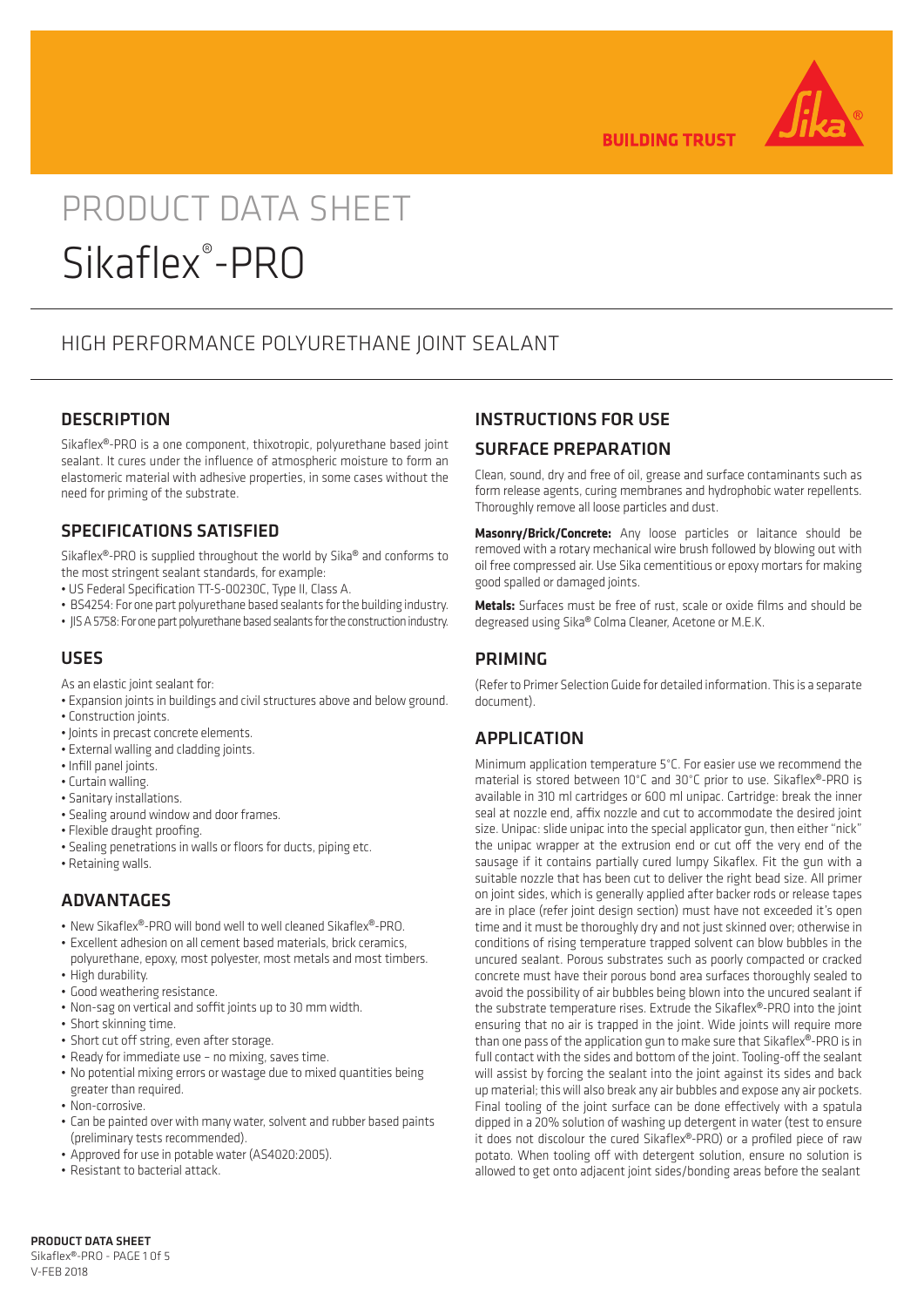#### APPLICATION (CONT.)

has reached the final tooling stage in those locations. When masking sides of joints for neatness, remove tape before the sealant cures. Always allow sufficient surface exposed to moisture. In conditions of low atmospheric humidity, say less than 45% R.H. at 20°C or <60% R.H. at 10°C when early joint movement is anticipated (eg. The joint has been sealed in the late afternoon sun and at sunset a rapid temperature drop is expected – Canberra or Alice Springs in winter), it is advisable to spray the surface of the tooled Sikaflex with a fine mist of water to promote early skinning. The correct width on the correct width on the correct width on the correct width on the correct width on the correct width on the correct width on th Seal joints in walls facing west in the morning. IS. When maski<br>
ant cures. Alwa<br>
0% R.H. at 10°<br>
has been seale<br>
ture drop is exp<br>
to spray the su<br>
to spray the su<br>
promote early s<br>
a scraper follow<br>
nove fresh and<br>
can only be r<br>
and lot can only be r<br>
expact of sealin **Constrained Solventify**<br> **Constrained Solventify**<br> **Constrained Solventify**<br> **Constrained Solventify**<br> **Constrained Solventify**<br> **Constrained Solventify**<br> **Constrained Solventify**<br> **Constrained Solventify**<br> **Constrained S** 

#### CLEANING

#### JOINT DESIGN

#### **General use:**

- for joints up to 12 mm wide, width to depth ratio = 1:1
- for joints over 12 mm wide, width to depth ratio = 2:1

(minimum joint depth 8mm: maximum joint width 35mm).

An approximate rule of thumb for joints in pre-cast concrete

Joint interval (metres) up to 2.0 2.0-3.5 3.5-5.0 5.0-6.5 6.5-8.0 Joint width (mm) 10 15 20 25 30

To ensure that the correct width to depth ratio is achieved and to provide a firm backing against which the sealant can be tooled off and also to prevent the sealant from adhering to the bottom of the joint, the space under the Sikaflex®-PRO must be filled with a tight fitting, non-rotting, nonabsorbent backing material eg. fibreboard combined with a bond breaking tape (eg. polypropylene or PVC) or, alternatively, an open cell polyurethane or closed cell polyethylene backer rod supplied by Sika. Open cell PU backer rod has the advantages of allowing moisture access to the front and back of the joint simultaneously facilitating faster curing. Also open cell PU backer **Technical Data (Typical) Technical Data (Typical)** rod is much more compressible than closed cell PE foam thus one diameter rod can be used in a much wider range of joint widths. Closed cell PE backer rod can cause bubbling in uncured sealant in rising temperature conditions if it's outer skin in punctured. It is essential that oil or tar impregnated backing materials are not used. ca Colma C<br>
mg the bull<br>
Daper tissu<br>
Sikaflex frequencies<br>
Sikaflex frequencies<br>
Intervaly.<br> **C**<sup>o</sup>C is a to<br>
C<sup>o</sup>C is a to<br>
sible total<br>
suscessful<br>
owing guid<br> **I use:**<br>
nts up to 12<br>
um joint de<br>
roximate rus<br>
rus (met For to removathe Sikaflex<br>
the Sikaflex Hann<br>
kaflex Hann<br>
he skin. H<br>
ioint width<br>
f average jo<br>
f ±20% of ar movemer<br>
ling of joint c<br>
in wide, widtl<br>
Smm: max<br>
f thumb for<br>
thich the sea<br>
ering to th<br>
hich the sea<br>
the **NT DES**<br>issible change of C is ±<br>iow 0°C is ±<br>anissible tot<br>insible to the success<br>iollowing guide success<br>iollowing guide suppliers<br>interval (mm<br>insure that the backing agsealant from<br>Sikaflex®-P<br>phent backing agsealant issible chan<br> *Co*  $0^{\circ}C$  is  $\pm 3$ <br> *Co*  $0^{\circ}C$  is  $\pm 3$ <br> *Co*  $0^{\circ}C$  is a tissible tota<br>
issible tota<br>
insible tota<br> **Construction**<br> **Construction**<br> **Construction**<br> **Construction**<br> **Construction**<br> **Construction**<br>

#### EXPANSION JOINT DESIGN CRITERIA  $P$

| <b>APPLICATION (CONT.)</b>                                                                                                                                                                                                                                                               | <b>EXPANSION JOINT DESIGN CRITERIA</b>                                                                 |                          |  |
|------------------------------------------------------------------------------------------------------------------------------------------------------------------------------------------------------------------------------------------------------------------------------------------|--------------------------------------------------------------------------------------------------------|--------------------------|--|
| has reached the final tooling stage in those locations. When masking sides<br>of joints for neatness, remove tape before the sealant cures. Always allow                                                                                                                                 | Usually the joint has the following geometry                                                           |                          |  |
| sufficient surface exposed to moisture. In conditions of low atmospheric<br>humidity, say less than 45% R.H. at 20°C or <60% R.H. at 10°C when<br>early joint movement is anticipated (eg. The joint has been sealed in the                                                              | For Joint widths up to 12mm:                                                                           | width<br>depth           |  |
| late afternoon sun and at sunset a rapid temperature drop is expected -<br>Canberra or Alice Springs in winter), it is advisable to spray the surface of<br>the tooled Sikaflex with a fine mist of water to promote early skinning.<br>Seal joints in walls facing west in the morning. | For Joint widths up to 12mm to 50mm:                                                                   | width<br>$= 2d$<br>depth |  |
| <b>CLEANING</b>                                                                                                                                                                                                                                                                          | For concrete and masonry joints<br>subject to movement the depth of                                    |                          |  |
| Use Sika Colma Cleaner to remove uncured sealant from tools after first<br>removing the bulk of the Sikaflex material with a scraper followed by a<br>rag or paper tissue. Sikaflex Hand Cleaner will remove fresh and partially                                                         | the Sikaflex®-PRO in the joint has to<br>be at least 8mm                                               | correct<br>wrone         |  |
| cured Sikaflex from the skin. Hardened material can only be removed<br>mechanically.                                                                                                                                                                                                     | The "Bottom" of the joint must<br>not restrict the deformation of the                                  | Arris or Chamfe          |  |
| <b>JOINT DESIGN</b>                                                                                                                                                                                                                                                                      | sealant since this could result in<br>failure during the opening of the                                |                          |  |
| Permissible change in joint width at ambient temperatures:<br>• above 0°C is ±30% of average joint width at the time of sealing<br>. below 0°C is a total of ±20% of average joint width at the time of sealing                                                                          | joint. The depth of the joint should<br>be adjusted by inserting a suitable<br>joint backing material. | wrong                    |  |
| · admissible total shear movement is 20% of joint width at time of sealing<br>For the successful sealing of joints with Sikaflex®-PRO it is essential that<br>the following guidelines on joint configuration are observed:                                                              | The edges or corners of concrete<br>joints are often weak because of                                   |                          |  |
| Conoral uco:                                                                                                                                                                                                                                                                             | saaylu samaasatad sansyata itku sitis                                                                  |                          |  |

**Technical Data (Typical)** The edges or corners of concrete joints are often weak because of poorly compacted concrete, thus it is desirable to use chanfers and recess the joint.





punctured. It is essential that oil or tar impregnated backing materials are not

much widths. Close of joint widths. Close cell PE backer range of joint widths. Close can can call PE backer ro

**Colours** expansion of the joint otherwise the sealant will fail during **Collours and prepare prepared in the sealant** will fail during release tape or backer rod is required,



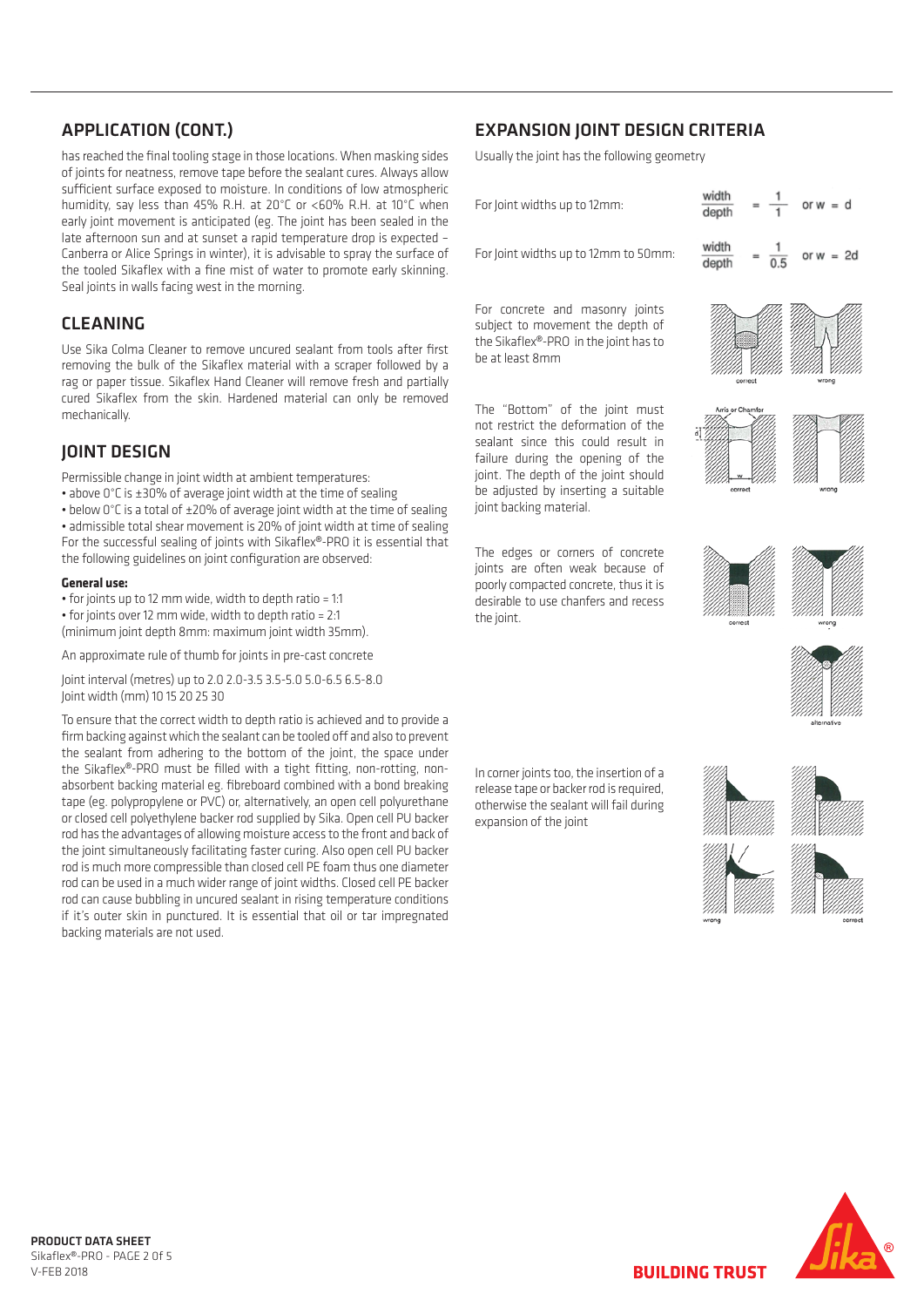## TECHNICAL DATA (TYPICAL)

## **COLOURS**



brick red redwood black dark amber

Colours are shown as a guide only. For true representation of colours please contact your local Sika® office or Technical Sales Representative.

### **DENSITY**

1.25 to 1.3 kg/litre depending on colour.

#### BASIS

Moisture curing polyurethane prepolymer.

#### PRIMING

Refer separate Primer Selection Guide for more details.

#### APPLICATION TEMPERATURE

5°C to 40°C.

#### SERVICE TEMPERATURE

-30°C to 70°C (maximum +40°C in water and temporarily +50°C).

#### SHELF LIFE

Minimum 12 months stored dry below 30°C unopened in original containers.

#### SHORE A HARDNESS

23 to 27 after 28 days (at 23°C, 50% R.H.)

#### ELASTIC RECOVERY (JIS A 5758 1992)

>80%

#### TENSILE STRENGTH (JIS A 5758 1992)

>0.2 MPa @ 50% elongation @ +23°C

#### TENSILE STRENGTH AT BREAK (JIS A 5758 1992)

>0.7 MPa

#### ELONGATION AT BREAK

>500%

#### MAXIMUM WORKING EXPANSION & CONTRACTION

Refer Joint Design section.

#### SKINNING TIME (AT 23°C, 50% R.H.)

2 to 4 hours.

#### CURE RATE (AT 23°C, 50% R.H.)

2 mm in first 24 hours.

#### CHEMICAL RESISTANCE (ROUGH GUIDE ONLY)

| Long Term              | Mid Term       | Low to Very Low       |
|------------------------|----------------|-----------------------|
| Water                  | Mineral oils   | Organic solvents      |
| Sea Water              | Vegetable oils | Paint diletents       |
| Dilute mineral acids   | <b>Fats</b>    | Strong acids          |
| Dilute mineral alkalis | Swimming/Spa   | <b>Strong Alkalis</b> |
| Domestic sewage        | Pool water     |                       |
|                        | Fuel oils      |                       |

#### **CONSUMPTION**

Sika Primer 35 ) 12.5 mm (deep joint). Sika Adhesive Cleaner 1: Approx. 5-8 m<sup>2</sup>/litre

Sika Primer 1, 15 ) About 4-5m<sup>2</sup> per litre of primer. Sika Primer 3N ) 250 ml can of primer will normally be sufficient Sika Primer 215 ) for about 35-40 running metres of

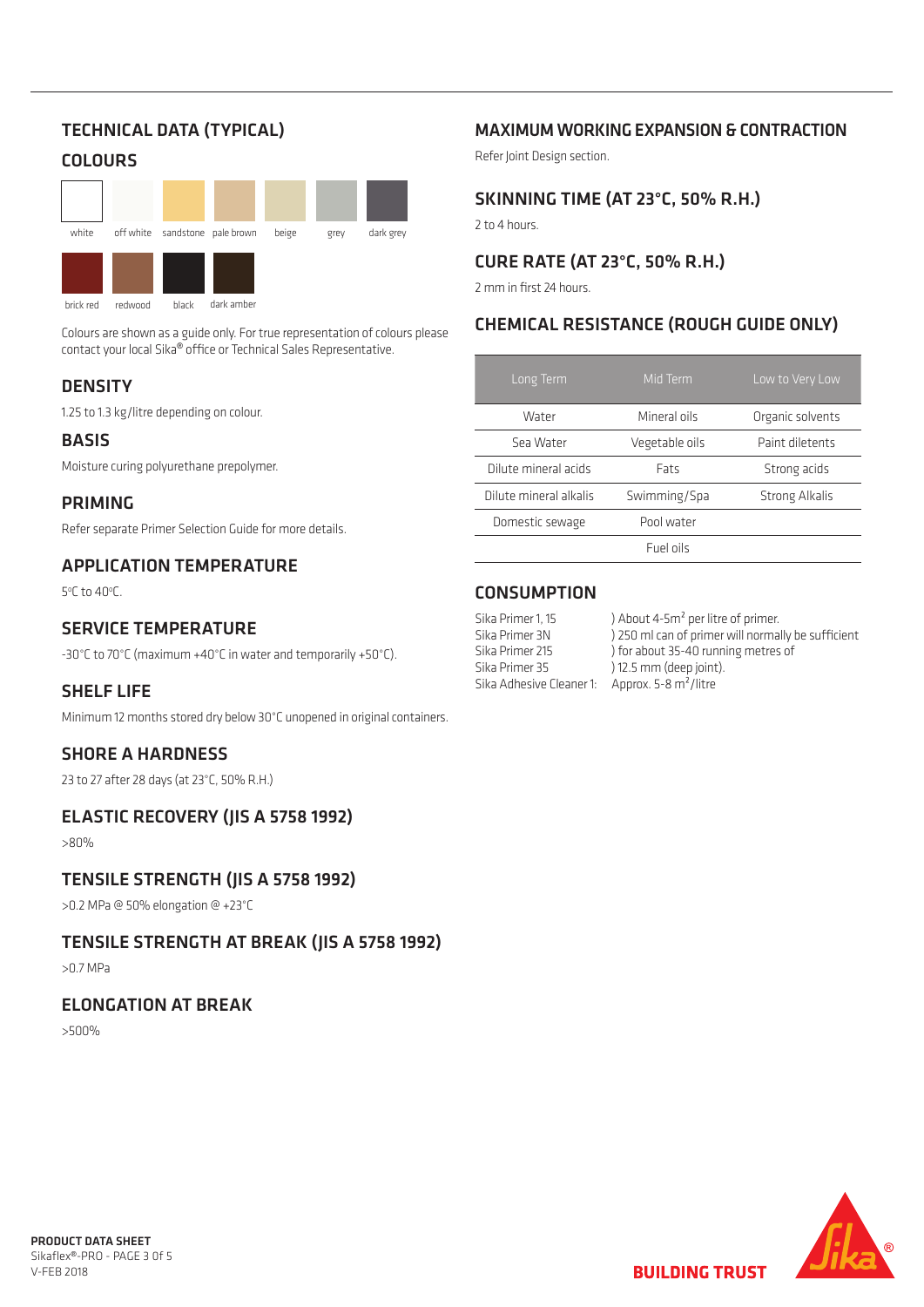#### SIKAFLEX® ESTIMATING CHART

Quantities: a guide to Sikaflex®-PRO quantities (for fillet work multiply metre runs per cartridge or 'unipac' by two).

| Joint Size<br>in MM | Litre Sikaflex®-<br>PRO per metre<br>run | Metre run<br>per cartridge<br>(310ml) | Metre run<br>per 'unipac'<br>(600ml) |
|---------------------|------------------------------------------|---------------------------------------|--------------------------------------|
| 5x5                 | 0.025                                    | 12.4                                  | 24                                   |
| 5x10                | 0.050                                    | 6.2                                   | 12                                   |
| 5x15                | 0.075                                    | 4.2                                   | 8.0                                  |
| 10x10               | 0.100                                    | 3.1                                   | 6.0                                  |
| 10x15               | 0.150                                    | 2.0                                   | 4.0                                  |
| 10x20               | 0.200                                    | 1.55                                  | 3.0                                  |
| 10x25               | 0.250                                    | 1.24                                  | 2.4                                  |
| 15x10               | 0.150                                    | 2.06                                  | 3.9                                  |
| 15x15               | 0.225                                    | 1.35                                  | 2.7                                  |
| 15x20               | 0.300                                    | 1.04                                  | 2.0                                  |
| 15x25               | 0.375                                    | 0.82                                  | 1.6                                  |
| 15x30               | 0.450                                    | 0.69                                  | 1.3                                  |
| 15x40               | 0.600                                    | 0.51                                  | 1.0                                  |
| 20x10               | 0.200                                    | 1.55                                  | 3.0                                  |
| 20x15               | 0.050                                    | 1.04                                  | 2.0                                  |
| 20x20               | 0.400                                    | 0.78                                  | 1.5                                  |
| 25x12.5             | 0.310                                    | 1.00                                  | 2.0                                  |
| 25x15               | 0.380                                    | 0.81                                  | 1.6                                  |
| 25x20               | 0.500                                    | 0.62                                  | 1.2                                  |
| 25x25               | 0.630                                    | 0.50                                  | 0.9                                  |
| 30x15               | 0.450                                    | 0.69                                  | 1.3                                  |
| 30x20               | 0.600                                    | 0.51                                  | 1.0                                  |
| 30x25               | 0.750                                    | 0.42                                  | 0.8                                  |
| 40x20               | 0.800                                    | 0.39                                  | 0.8                                  |
| 40x25               | 1.000                                    | 0.31                                  | 0.6                                  |
| 40x30               | 1.200                                    | 0.26                                  | 0.5                                  |

#### **PACKAGING**

310 ml cartridge per carton of 12

600 ml unipac per carton of 20

Sika Primers are supplied in 250 ml and 1 litre cans (Flammable) Sika Activator 205 supplied in 250 ml and 1 litre cans (Flammable) Sika Colma Cleaner is supplied in 1 litre and 20 litre cans (Flammable)

#### IMPORTANT NOTES

- Sikaflex®-PRO is best stored at temperatures between 10°C and 25°C in dry areas. The storage temperature should not exceed 30°C for extended periods.
- For best results use opened cartridge or sausage the same day otherwise the Sikaflex®-PRO in the nozzle will cure and have to be removed.
- When applying sealant, avoid air entrapment.
- Joint movement must not exceed ±30% (above 0°C) of the width of the joint at the time it is sealed.
- Minimum joint width for caulking around window frames is 10mm.
- White and off white coloured sealant, in certain situations may yellow. This does not affect the performance of the sealant.
- Sikaflex®-PRO in White and Off White are not recommended for Kitchen and Bathroom tile joint sealing as the sealant can discolour. Sikasil<sup>®</sup> PRO or SikaSeal Kitchen & Bathroom are recommended for this application.
- White and off white coloured sealant can be discoloured if detergent tooling aids are used.
- Joints in low humidity environments should be sprayed with a mist of water as soon as tooling off is complete to accelerate the curing process and minimise the risk of early movement cracks.
- For specific chemical resistance please contact our Technical Service Department.
- If there is no history of a particular coating/paint being applied over cured Sikaflex®-PRO for a period of 6 months or more an over paintability test should be made to determine:

i) That the paint dries properly within the expected time frame.

ii) That if the paint film dries satisfactorily it is not subsequently softened and/or stained where it comes into contact with the Sikaflex®-PRO when exposed to the heat of the sun.

iii) That the adhesion of the paint/coating is satisfactory to the Sikaflex®- PRO.

Conduct a simple test, overpaint a cured sample of Sikaflex-PRO, allow the normal drying time for the coating to elapse and then expose it to a Temperature of 80°C continuously for seven days. Sika's technical Department can conduct this testing.

- Do not paint Sikaflex®-PRO with Sikagard-680S it will not dry satisfactorily.
- Do not use mineral turpentine or solvent based solutions as tooling aids.
- Do not use Sikaflex<sup>®</sup>-PRO to seal joints in chlorinated swimming pools or spa pools because occasional over dosing with chlorine etc. can eventually cause the Sikaflex®-PRO surface to become sticky.
- Where possible backer rod should be placed in a joint before it is primed.
- Do not twist or puncture closed cell polyethylene backer rod during installation, this can lead to "out gassing". The gas from the backer rod blows bubbles into freshly applied Sikaflex®-PRO during conditions of rising temperature.
- Open cell backer rod allows moist air access to the bottom of the joint so that the Sikaflex®-PRO can cure simultaneously from the front and back of the joint.
- Sikaflex<sup>®</sup>-PRO should be used with care in resealing joints that were previously filled with silicone sealant. Consult out Technical Department.
- Not to be used in glazing applications where the Sikaflex® to glass bond is exposed to direct or indirect sunlight or UV radiation.
- Alcohol containing solvents should not be used as a tooling aid, as these will inhibit the cure of polyurethane adhesives / sealants.
- Epoxy resin coatings should be fully cured prior to the application of the adhesive / sealant as the uncured amine component could inhibit the cure of polyurethane adhesives / sealants.